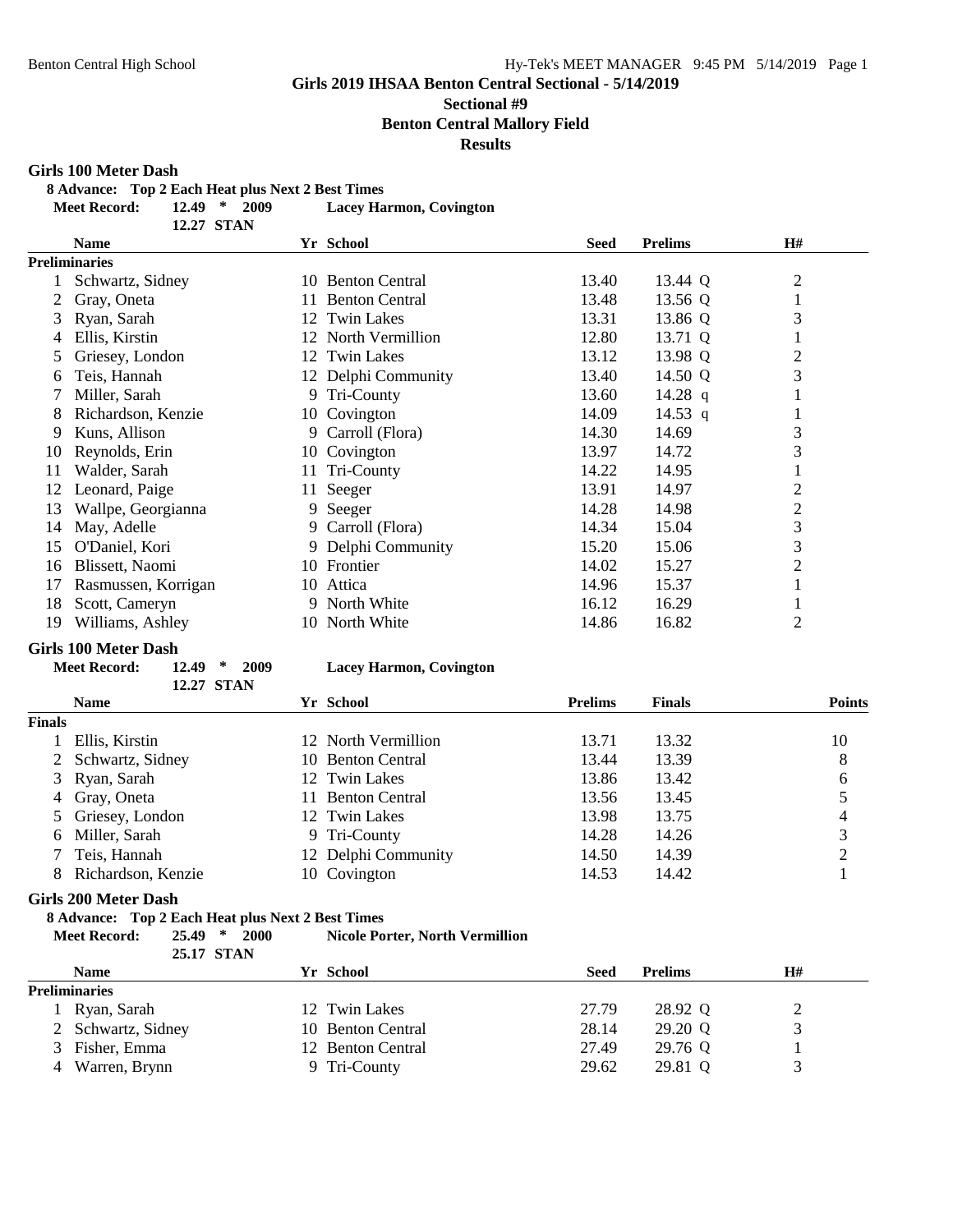**Sectional #9 Benton Central Mallory Field**

**Results**

#### **Preliminaries ... (Girls 200 Meter Dash)**

|     | <b>Name</b>     | Yr School           | <b>Seed</b> | <b>Prelims</b> | H#             |
|-----|-----------------|---------------------|-------------|----------------|----------------|
|     | 5 Cory, Kyra    | 9 Twin Lakes        | 30.15       | 30.13 Q        | $\overline{2}$ |
| 6   | Kuns, Allison   | 9 Carroll (Flora)   | 29.80       | 30.30 Q        |                |
|     | Krepton, Sierra | 9 Covington         | 30.37       | 30.74 $q$      | 3              |
| 8   | Clark, Lydia    | 11 Attica           | 30.85       | 30.89 q        | 2              |
| 9   | May, Adelle     | 9 Carroll (Flora)   | 30.10       | 31.50          |                |
| 10  | Leonard, Paige  | 11 Seeger           | 30.52       | 31.78          | 3              |
| 11  | Martin, Makayla | 9 Seeger            | 30.91       | 32.23          |                |
| 12  | Reynolds, Erin  | 10 Covington        | 29.68       | 32.60          | 2              |
| 13. | Cochran, Bella  | 9 Tri-County        | 32.18       | 32.69          | 3              |
| 14  | Fritzen, lilly  | 12 Fountain Central | 31.84       | 32.75          | 3              |
| 15  | Jacobs, Madisyn | 12 Delphi Community | 33.20       | 33.52          |                |
| 16  | Blissett, Naomi | 10 Frontier         | 31.42       | 33.57          |                |
| 17  | Scott, Cameryn  | 9 North White       | 34.14       | 33.81          |                |
| 18  | Foulks, Kilen   | 10 North White      | 36.01       | 35.82          | 2              |
|     | Hunt, Payten    | Frontier            | 31.52       | DQ             | 2              |

**Girls 200 Meter Dash**<br>Meet Record: 25.49 \* 2000

**25.17 STAN**

### **Meet Record: 25.49 \* 2000 Nicole Porter, North Vermillion**

|               | <b>Name</b>        | Yr School         | <b>Prelims</b> | <b>Finals</b> | <b>Points</b> |
|---------------|--------------------|-------------------|----------------|---------------|---------------|
| <b>Finals</b> |                    |                   |                |               |               |
|               | Fisher, Emma       | 12 Benton Central | 29.76          | 27.13         | 10            |
|               | 2 Ryan, Sarah      | 12 Twin Lakes     | 28.92          | 27.50         | 8             |
|               | 3 Schwartz, Sidney | 10 Benton Central | 29.20          | 28.17         | 6             |
|               | 4 Warren, Brynn    | 9 Tri-County      | 29.81          | 29.82         |               |
|               | 5 Kuns, Allison    | 9 Carroll (Flora) | 30.30          | 30.16         |               |
|               | 6 Clark, Lydia     | 11 Attica         | 30.89          | 30.18         |               |
|               | 7 Cory, Kyra       | 9 Twin Lakes      | 30.13          | 30.28         | ↑             |
|               | Krepton, Sierra    | 9 Covington       | 30.74          | 31.26         |               |

#### **Girls 400 Meter Dash**

| <b>Meet Record:</b> | $58.30*$<br>- 1976 | <b>Cheri McGrath, Benton Central</b> |
|---------------------|--------------------|--------------------------------------|
|                     | 57.38 STAN         |                                      |

|        | <b>Name</b>         |     | Yr School             | <b>Seed</b> | <b>Finals</b> | H#             | <b>Points</b> |
|--------|---------------------|-----|-----------------------|-------------|---------------|----------------|---------------|
| Finals |                     |     |                       |             |               |                |               |
|        | Griesey, London     |     | 12 Twin Lakes         | 1:01.90     | 1:01.69       | 2              | 10            |
|        | Senesac, Adrien     |     | 10 Benton Central     | 1:04.84     | 1:04.17       | 2              | 8             |
| 3      | Pruitt, Kaileigh    |     | 12 Seeger             | 1:04.34     | 1:04.18       | 2              | 6             |
| 4      | Worl, Maryn         |     | 9 Carroll (Flora)     | 1:07.72     | 1:06.47       | 2              | 5             |
| 5      | Bahler, Erin        | 11. | Tri-County            | 1:05.85     | 1:07.00       | $\overline{2}$ | 4             |
| 6      | Ellis, Kirstin      |     | 12 North Vermillion   | 1:06.00     | 1:08.22       | 2              | 3             |
|        | Warren, Brynn       |     | 9 Tri-County          | 1:07.67     | 1:09.23       | 2              | 2             |
| 8      | McGlothlin, Ryleigh |     | 9 Twin Lakes          | 1:08.50     | 1:10.27       | 2              |               |
| 9      | Williams, Natalie   | 9.  | <b>Benton Central</b> | 1:13.28     | 1:11.57       |                |               |
| 10     | Frier, Emily        | 11. | Frontier              | 1:11.40     | 1:11.63       |                |               |
| 11     | McBride, Lauren     |     | 9 Seeger              | 1:15.00     | 1:13.30       |                |               |
| 12     | Hunt, Payten        |     | 11 Frontier           | 1:11.00     | 1:13.93       |                |               |
| 13     | Holland, Therin     |     | 9 Covington           | 1:12.72     | 1:14.52       |                |               |
| 14     | Simpkins, Jessalynn |     | 10 Covington          | 1:18.02     | 1:20.41       |                |               |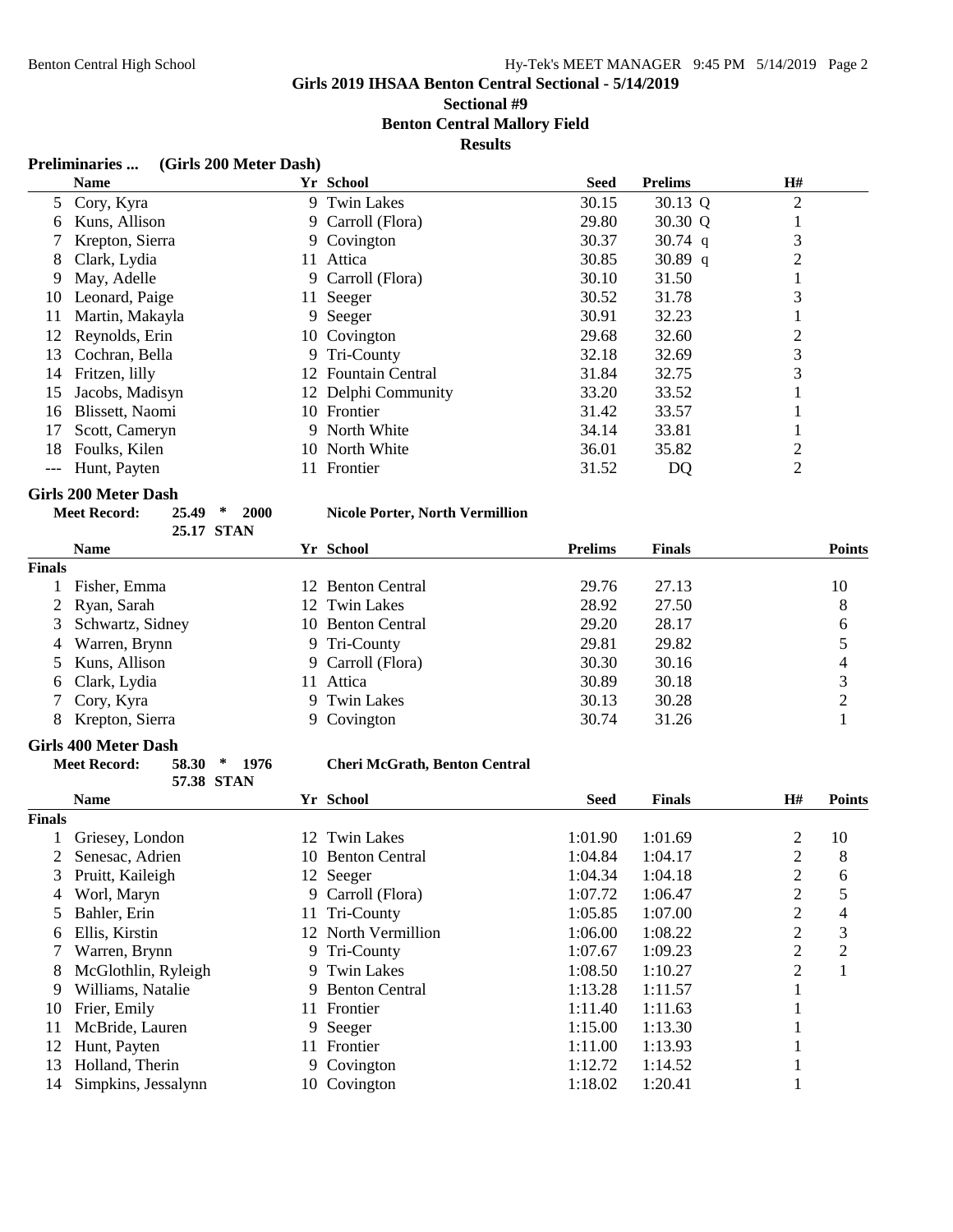## **Sectional #9**

**Benton Central Mallory Field**

**Results**

| Finals        | (Girls 400 Meter Dash)                                                    |    |                       |             |               |                  |                |
|---------------|---------------------------------------------------------------------------|----|-----------------------|-------------|---------------|------------------|----------------|
|               | <b>Name</b>                                                               |    | Yr School             | <b>Seed</b> | <b>Finals</b> | H#               | <b>Points</b>  |
|               | 15 Reynolds, Alexis                                                       |    | 9 North White         | 1:22.00     | 1:28.85       | 1                |                |
|               | <b>Girls 800 Meter Run</b><br><b>Meet Record:</b><br>2:18.80<br>∗<br>1983 |    | Lux, Lafayette C.C.   |             |               |                  |                |
|               | 2:16.24 STAN<br><b>Name</b>                                               |    | Yr School             | <b>Seed</b> | <b>Finals</b> | H#               | <b>Points</b>  |
| <b>Finals</b> |                                                                           |    |                       |             |               |                  |                |
| $\mathbf{1}$  | Saliji, Sara                                                              |    | 12 Covington          | 2:33.59     | 2:29.59       | $\overline{c}$   | 10             |
| 2             | High, Allison                                                             |    | 10 Seeger             | 2:28.09     | 2:29.62       | $\overline{2}$   | 8              |
| 3             | Fanning, Ally                                                             | 12 | <b>Twin Lakes</b>     | 2:37.10     | 2:34.87       | $\overline{2}$   | 6              |
| 4             | Tolen, Courtney                                                           | 9  | <b>Benton Central</b> | 2:41.24     | 2:42.74       | $\overline{2}$   | 5              |
| 5             | Gutwein, Courtney                                                         |    | 10 Frontier           | 2:42.90     | 2:43.40       | $\overline{2}$   | 4              |
| 6             | Powell, Jazmin                                                            |    | 12 Benton Central     | 2:51.72     | 2:47.06       | $\overline{2}$   | 3              |
| 7             | Jansen, Kira                                                              | 9  | <b>Twin Lakes</b>     | 2:49.90     | 2:47.61       | $\overline{2}$   | $\overline{c}$ |
| 8             | Cosgray, Hannah                                                           | 9  | North White           | 2:58.00     | 2:50.33       | $\mathbf{1}$     | $\mathbf{1}$   |
| 9             | Altic, Isabelle                                                           | 10 | Carroll (Flora)       | 2:50.27     | 2:53.82       | $\boldsymbol{2}$ |                |
| 10            | Ashby, Megan                                                              |    | 9 Carroll (Flora)     | 2:54.56     | 2:56.07       | $\overline{c}$   |                |
| 11            | Harris, Kiara                                                             | 11 | Tri-County            | 2:55.80     | 2:59.17       | $\mathbf{1}$     |                |
| 12            | Sims, Courtney                                                            |    | 9 Fountain Central    | 2:51.00     | 2:59.56       | $\overline{2}$   |                |
| 13            | Allen, Olivia                                                             |    | 10 North White        | 3:03.00     | 3:02.59       | $\mathbf{1}$     |                |
| 14            | Oswalt, Reagan                                                            |    | 11 Fountain Central   | 2:49.00     | 3:03.13       | $\overline{2}$   |                |
| 15            | Puterbaugh, Scout                                                         |    | 12 Seeger             | 2:58.70     | 3:04.22       | 1                |                |
| 16            | Ramirez, Lillian                                                          | 10 | Covington             | 2:57.00     | 3:10.09       | $\mathbf{1}$     |                |
| 17            | Frier, Emily                                                              |    | 11 Frontier           | 2:55.00     | 3:12.20       | $\overline{c}$   |                |
| 18            | Kunkle, Nastya                                                            |    | 10 North Vermillion   | 3:13.00     | 3:12.53       | 1                |                |
|               | <b>Girls 1600 Meter Run</b>                                               |    |                       |             |               |                  |                |
|               | <b>Meet Record:</b><br>4:56.80<br>$\ast$<br>1983                          |    | Lux, Lafayette C.C.   |             |               |                  |                |
|               | 5:02.82 STAN                                                              |    |                       |             |               |                  |                |
|               | <b>Name</b>                                                               |    | Yr School             | <b>Seed</b> | <b>Finals</b> |                  | <b>Points</b>  |
| <b>Finals</b> |                                                                           |    |                       |             |               |                  |                |
| 1             | Gutwein, Maggie                                                           | 12 | <b>Twin Lakes</b>     | 5:14.10     | 5:19.25       |                  | 10             |
| 2             | Williams, Payton                                                          | 11 | <b>Benton Central</b> | 5:33.70     | 5:29.65       |                  | 8              |
| 3             | Romero, Jennifer                                                          |    | 9 Seeger              | 5:42.17     | 5:36.80       |                  | 6              |
| 4             | Fanning, Ally                                                             | 12 | <b>Twin Lakes</b>     | 5:50.18     | 5:43.08       |                  | 5              |
| 5             | Tolen, Courtney                                                           | 9  | <b>Benton Central</b> | 5:48.52     | 5:54.20       |                  | 4              |
| 6             | Gutwein, Courtney                                                         |    | 10 Frontier           | 6:02.00     | 5:58.94       |                  | 3              |
|               | Goodrich, Chloe                                                           |    | 10 Carroll (Flora)    | 5:46.31     | 5:59.72       |                  | $\overline{c}$ |
| 8             | Altic, Isabelle                                                           |    | 10 Carroll (Flora)    | 6:14.64     | 6:09.45       |                  | 1              |
| 9             | Cosgray, Hannah                                                           |    | 9 North White         | 6:22.00     | 6:18.15       |                  |                |
| 10            | Noble, Reese                                                              |    | 11 Covington          | 6:23.00     | 6:27.01       |                  |                |
| 11            | Davis, Megan                                                              |    | 9 North Vermillion    | 6:51.00     | 6:30.99       |                  |                |
| 12            | Zaldivar, Chelsea                                                         |    | 12 Delphi Community   | 6:43.80     | 6:33.76       |                  |                |
| 13            | Allen, Olivia                                                             |    | 10 North White        | 6:43.00     | 6:41.38       |                  |                |
| 14            | Fletcher, Sierra                                                          |    | 12 Covington          | 6:56.00     | 6:42.86       |                  |                |
| 15            | Wamsley, Willa                                                            |    | 9 Tri-County          | 7:00.56     | 6:54.29       |                  |                |
| 16            | Guadalajara, Donna                                                        |    | 11 Attica             | 7:51.00     | 8:00.76       |                  |                |
| 17            | Hazelwood, Rachel                                                         |    | 9 North Vermillion    | 8:10.00     | 8:20.30       |                  |                |
| 18            | Fields, Karna                                                             |    | 10 Frontier           | 8:03.00     | 8:44.95       |                  |                |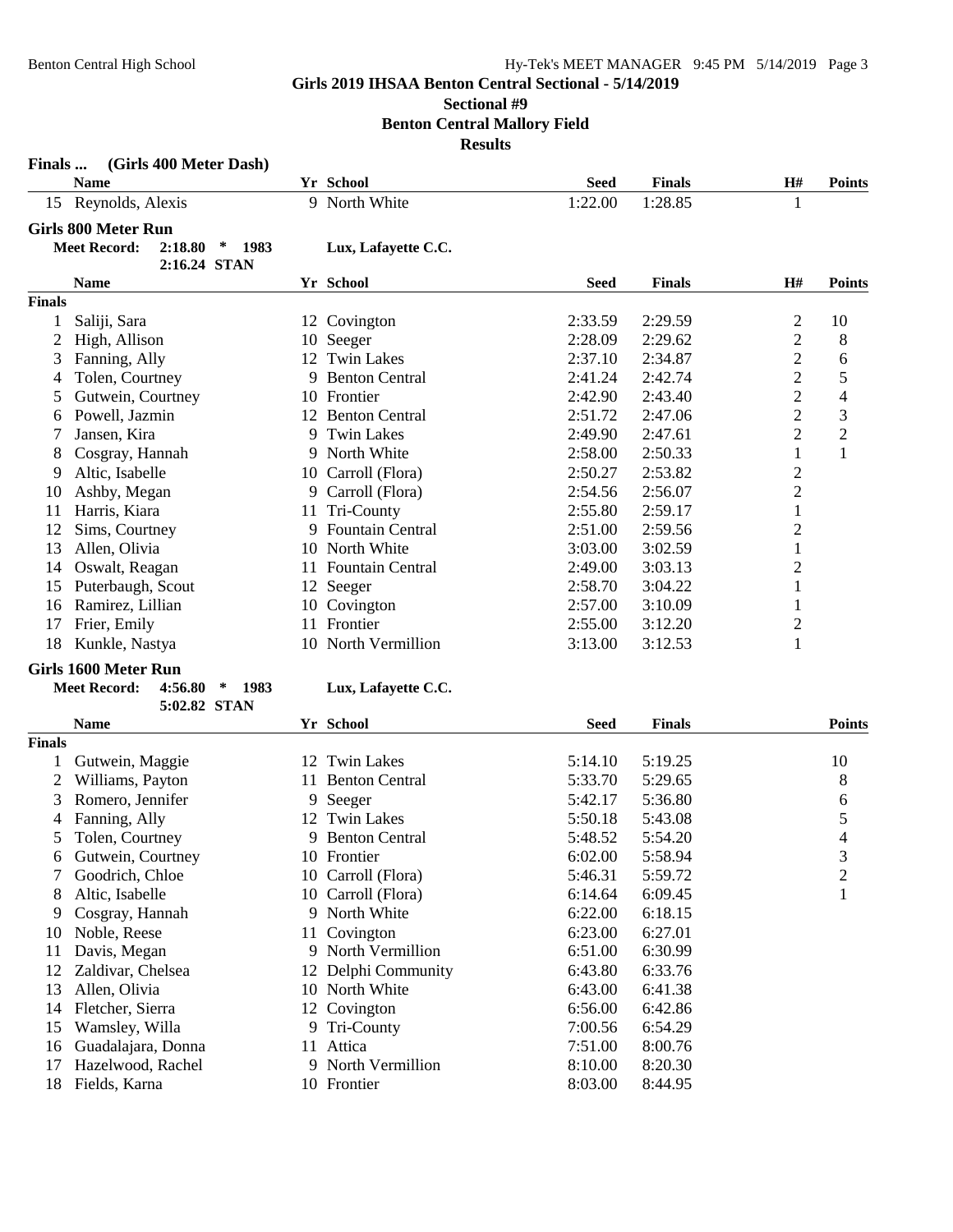#### **Sectional #9 Benton Central Mallory Field**

**Results**

#### **Girls 3200 Meter Run**

| Meet Record: 11:13.82 * 5/15/2018 |               |  | Maggie Gutwein, Twin Lakes |
|-----------------------------------|---------------|--|----------------------------|
|                                   | 10:51.56 STAN |  |                            |

|               | <b>Name</b>           | Yr School                    | <b>Seed</b> | <b>Finals</b> | <b>Points</b> |
|---------------|-----------------------|------------------------------|-------------|---------------|---------------|
| <b>Finals</b> |                       |                              |             |               |               |
|               | Gutwein, Maggie       | 12 Twin Lakes                | 11:19.20    | 11:36.23      | 10            |
|               | Romero, Jennifer      | 9 Seeger                     | 12:14.87    | 12:05.29      | 8             |
| 3             | Smith, Libby          | 10 Seeger                    | 12:33.60    | 12:22.91      | 6             |
| 4             | Goodrich, Chloe       | 10 Carroll (Flora)           | 12:23.46    | 12:50.31      |               |
|               | Williams, Payton      | <b>Benton Central</b><br>11  | 12:33.23    | 13:05.08      | 4             |
| 6             | Howard, Kaylan        | 11 Twin Lakes                | 13:14.30    | 13:39.78      | 3             |
|               | Duncan, Bailey        | 9 Covington                  | 14:57.00    | 13:50.43      | 2             |
| 8             | Williams, Hannah      | <b>Benton Central</b><br>11. | 14:22.51    | 14:01.35      |               |
| 9             | Noble, Reese          | 11 Covington                 | 14:13.00    | 14:18.96      |               |
| 10            | Zaldivar, Chelsea     | 12 Delphi Community          | 14:38.10    | 14:28.37      |               |
| 11            | Grajales Rosas, Maria | North White<br>11            | 14:56.00    | 15:03.90      |               |
| 12            | Metzinger, Bailey     | 11 Tri-County                | 15:50.29    | 15:13.73      |               |
| 13            | Watkins, Carly        | 11 Carroll (Flora)           | 15:15.43    | 15:47.15      |               |
| 14            | Amador, Guadalupe     | 10 North White               | 15:37.00    | 15:57.62      |               |
| 15            | Guadalajara, Donna    | Attica                       | 17:40.00    | 18:11.69      |               |

#### **Girls 100 Meter Hurdles**

**8 Advance: Top 2 Each Heat plus Next 2 Best Times**



|     | Name                 |     | Yr School             | Seed  | <b>Prelims</b> | H#             |
|-----|----------------------|-----|-----------------------|-------|----------------|----------------|
|     | <b>Preliminaries</b> |     |                       |       |                |                |
|     | Senesac, Tressa      | 9   | <b>Benton Central</b> | 15.94 | 16.98 Q        | -1             |
|     | Thomas, Mikayla      |     | 10 North Vermillion   | 17.20 | 18.09 Q        | 3              |
| 3   | Roberts, Kyrstin     | 11  | <b>Twin Lakes</b>     | 17.94 | 18.31 Q        | $\overline{2}$ |
| 4   | Rose, Sara           | 12  | North White           | 18.52 | 18.16 Q        |                |
| 5   | Richey, Halle        | 11  | <b>Benton Central</b> | 16.40 | 19.21 Q        | $\overline{2}$ |
| 6   | Clark, Lydia         | 11  | Attica                | 20.65 | 20.18 Q        | 3              |
|     | Puterbaugh, Isabelle |     | 10 Seeger             | 18.45 | $18.72$ q      |                |
| 8   | Carter, Abbie        |     | 11 Frontier           | 19.05 | 19.65 q        | 2              |
| 9   | Albrecht, Keyanna    |     | 9 Twin Lakes          | 21.33 | 19.77          | $\overline{2}$ |
| 10  | Martin, Ana          |     | 10 Tri-County         | 19.58 | 20.34          | 3              |
| 11  | Cain, Megan          |     | 9 North Vermillion    | 20.00 | 20.54          |                |
| 12  | Guminski, Berlyn     |     | 9 Seeger              | 19.56 | 20.72          | 3              |
| 13  | Frinkel, Cassandra   |     | 12 Delphi Community   | 20.20 | 21.35          |                |
| 14  | Cochran, Bella       |     | 9 Tri-County          | 20.22 | 21.60          | $\overline{2}$ |
| 15  | Hines, Serenity      |     | 10 Delphi Community   | 21.30 | 21.64          | 3              |
| 16  | Galloway, Morgan     | 10- | Attica                | 23.62 | 25.46          |                |
| --- | Wagner, Megan        |     | 10 Carroll (Flora)    | 19.40 | DQ             | 3              |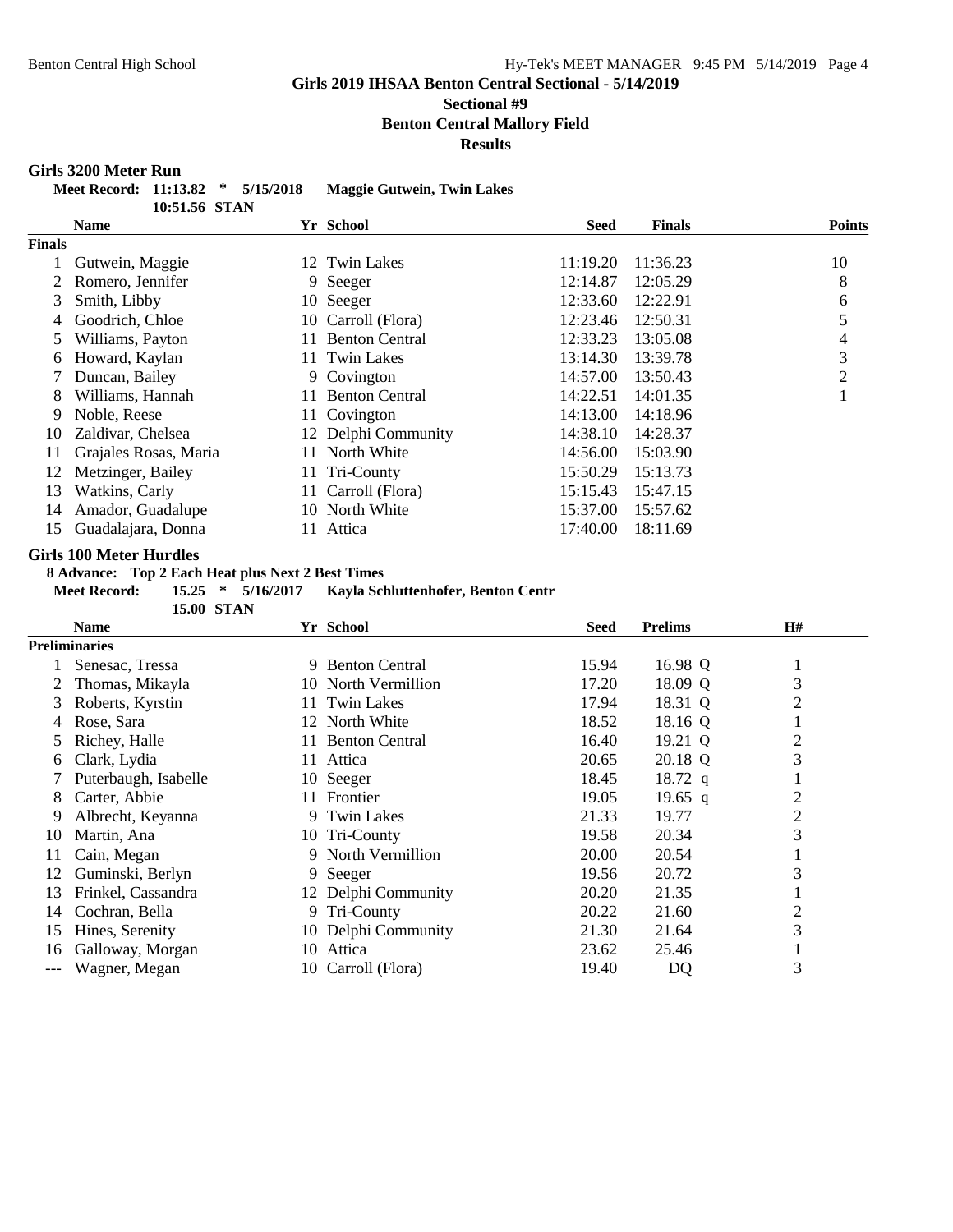#### **Sectional #9 Benton Central Mallory Field Results**

**Girls 100 Meter Hurdles**

|               | 19 TOO MICRET TIME AIR9        |                                      |           |                                       |                        |                |               |                        |                          |
|---------------|--------------------------------|--------------------------------------|-----------|---------------------------------------|------------------------|----------------|---------------|------------------------|--------------------------|
|               | <b>Meet Record:</b>            | $15.25$ *<br><b>15.00 STAN</b>       | 5/16/2017 | Kayla Schluttenhofer, Benton Centr    |                        |                |               |                        |                          |
|               | <b>Name</b>                    |                                      |           | Yr School                             |                        | <b>Prelims</b> | <b>Finals</b> |                        | <b>Points</b>            |
| <b>Finals</b> |                                |                                      |           |                                       |                        |                |               |                        |                          |
| 1             | Senesac, Tressa                |                                      |           | 9 Benton Central                      |                        | 16.98          | 16.11         |                        | 10                       |
| 2             | Roberts, Kyrstin               |                                      | 11        | <b>Twin Lakes</b>                     |                        | 18.31          | 17.81         |                        | 8                        |
| 3             | Thomas, Mikayla                |                                      |           | 10 North Vermillion                   |                        | 18.09          | 18.23         |                        | 6                        |
| 4             | Rose, Sara                     |                                      |           | 12 North White                        |                        | 18.16          | 18.72         |                        | 5                        |
| 5             | Puterbaugh, Isabelle           |                                      |           | 10 Seeger                             |                        | 18.72          | 19.08         |                        | $\overline{\mathcal{L}}$ |
| 6             | Richey, Halle                  |                                      |           | 11 Benton Central                     |                        | 19.21          | 19.46         |                        | 3                        |
| 7             | Carter, Abbie                  |                                      |           | 11 Frontier                           |                        | 19.65          | 20.16         |                        | $\overline{c}$           |
| 8             | Clark, Lydia                   |                                      |           | 11 Attica                             |                        | 20.18          | 20.58         |                        | $\mathbf{1}$             |
|               | <b>Girls 300 Meter Hurdles</b> |                                      |           |                                       |                        |                |               |                        |                          |
|               | <b>Meet Record:</b>            | 44.90<br>$\ast$                      | 1994      | <b>Kierstin Doyle, Benton Central</b> |                        |                |               |                        |                          |
|               | <b>Name</b>                    | 45.32 STAN                           |           | Yr School                             |                        | <b>Seed</b>    | <b>Finals</b> | H#                     | <b>Points</b>            |
| <b>Finals</b> |                                |                                      |           |                                       |                        |                |               |                        |                          |
| 1             | Senesac, Tressa                |                                      |           | 9 Benton Central                      |                        | 49.47          | 49.01         | $\overline{c}$         | 10                       |
| 2             | Roberts, Kyrstin               |                                      | 11        | <b>Twin Lakes</b>                     |                        | 51.78          | 52.69         | $\overline{2}$         | 8                        |
| 3             | Puterbaugh, Isabelle           |                                      |           | 10 Seeger                             |                        | 52.62          | 53.60         | $\overline{2}$         |                          |
|               | Rose, Sara                     |                                      |           | 12 North White                        |                        | 55.40          | 53.95         | $\overline{2}$         | 6<br>5                   |
| 4             |                                |                                      | 11        | Frontier                              |                        | 54.19          | 55.51         | $\overline{2}$         | $\overline{4}$           |
| 5             | Carter, Abbie<br>Richey, Halle |                                      |           | <b>Benton Central</b>                 |                        | 56.29          | 56.31         | $\overline{2}$         | 3                        |
| 6             |                                |                                      | 11        | 10 Carroll (Flora)                    |                        | 55.70          | 57.42         | $\overline{2}$         | $\sqrt{2}$               |
|               | Wagner, Megan                  |                                      |           |                                       |                        | 56.86          |               |                        | $\mathbf{1}$             |
| 8             | Martin, Ana                    |                                      |           | 10 Tri-County                         |                        |                | 57.83         | $\mathbf{1}$           |                          |
| 9             | Hines, Serenity                |                                      |           | 10 Delphi Community                   |                        | 57.10          | 57.98         | $\mathbf{1}$           |                          |
| 10            | Swaney, Abby                   |                                      |           | 11 Covington                          |                        | 56.07          | 59.27         | $\overline{c}$         |                          |
| 11            | Albrecht, Keyanna              |                                      |           | 9 Twin Lakes                          |                        | 1:02.24        | 1:01.28       | $\mathbf{1}$           |                          |
| 12            | Guminski, Berlyn               |                                      |           | 9 Seeger                              |                        | 1:02.50        | 1:06.59       | 1                      |                          |
| 13            | Roman, Ariana                  |                                      |           | 9 Delphi Community                    |                        | 1:06.90        | 1:10.43       | 1                      |                          |
| 14            | Toosley, Caitlin               |                                      |           | 11 Carroll (Flora)                    |                        | 59.69          | 1:20.60       | $\mathbf{1}$           |                          |
| $---$         | Bible, Kenna                   |                                      |           | 10 Fountain Central                   |                        | 58.56          | DQ            | $\mathbf{1}$           |                          |
|               | <b>Girls 4x100 Meter Relay</b> |                                      |           |                                       |                        |                |               |                        |                          |
|               | <b>Meet Record:</b>            | $\ast$<br>50.10<br><b>48.77 STAN</b> | 1999      | , Twin Lakes                          |                        |                |               |                        |                          |
|               | <b>Team</b>                    |                                      |           | <b>Relay</b>                          |                        | <b>Seed</b>    | <b>Finals</b> | H#                     | <b>Points</b>            |
| <b>Finals</b> |                                |                                      |           |                                       |                        |                |               |                        |                          |
| $\mathbf{1}$  | <b>Benton Central</b>          |                                      |           | A                                     |                        | 51.36          | 51.22         | 2                      | 10                       |
|               | 1) Senesac, Tressa 9           |                                      |           | 2) Gray, Oneta 11                     | 3) Schwartz, Sidney 10 |                |               | 4) Fisher, Emma 12     |                          |
| 2             | <b>Twin Lakes</b>              |                                      |           | $\mathbf{A}$                          |                        | 53.64          | 55.42         | 2                      | 8                        |
|               | 1) Roberts, Kyrstin 11         |                                      |           | 2) Crowther, Courtney 9               | 3) LaPierda, Emma 9    |                |               | 4) Cory, Kyra 9        |                          |
| 3             | Covington                      |                                      |           | A                                     |                        | 56.49          | 56.45         | 2                      | 6                        |
|               | 1) Richardson, Kenzie 10       |                                      |           | 2) Krepton, Sierra 9                  | 3) Reynolds, Erin 10   |                |               | 4) Swaney, Abby 11     |                          |
|               | 4 Carroll (Flora)              |                                      |           | A                                     |                        | 56.70          | 57.15         | 2                      | 5                        |
|               | 1) Kuns, Allison 9             |                                      |           | 2) Wagner, Megan 10                   | 3) May, Adelle 9       |                |               | 4) Toosley, Caitlin 11 |                          |
| $\mathcal{L}$ | Tri-County                     |                                      |           | A                                     |                        | 56.94          | 57.52         | 2                      | 4                        |
|               | 1) Cochran, Bella 9            |                                      |           | 2) Martin, Ana 10                     | 3) Walder, Sarah 11    |                |               | 4) Miller, Sarah 9     |                          |
|               |                                |                                      |           |                                       |                        |                |               |                        |                          |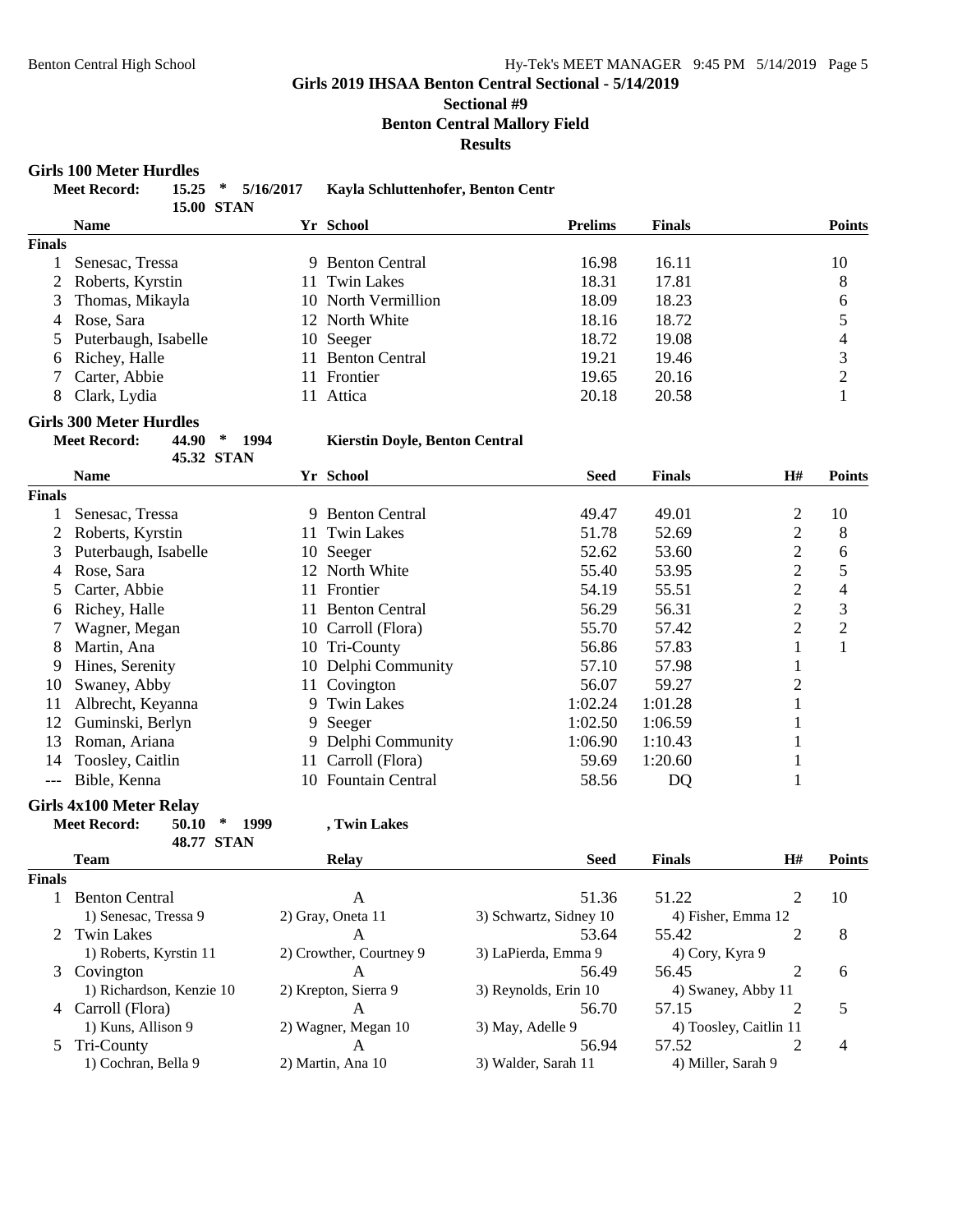## **Sectional #9**

**Benton Central Mallory Field**

#### **Results**

#### **Finals ... (Girls 4x100 Meter Relay)**

|    | Team                     | <b>Relay</b>                                | <b>Seed</b>           | <b>Finals</b>       | H#                     | <b>Points</b> |  |
|----|--------------------------|---------------------------------------------|-----------------------|---------------------|------------------------|---------------|--|
|    | 6 Delphi Community       | А                                           | 57.10                 | 57.59               |                        | 3             |  |
|    | 1) Frinkel, Cassandra 12 | 2) Demello, Hope 10                         | 3) O'Daniel, Kori 9   | 4) Teis, Hannah 12  |                        |               |  |
|    | Seeger                   | A                                           | 57.42                 | 59.50               |                        | 2             |  |
|    | 1) Wallpe, Georgianna 9  | 2) Frodge, Halle 12<br>3) Martin, Makayla 9 |                       |                     | 4) Leonard, Paige 11   |               |  |
|    | 8 Fountain Central       | A                                           | 59.32                 | 59.51               |                        |               |  |
|    | 1) Norman, Cassidy 10    | 2) Fritzen, lilly 12                        | 3) Borman, Dakota 10  | 4) Bible, Kenna 10  |                        |               |  |
| 9  | Frontier                 | А                                           | 58.42                 | 59.80               |                        |               |  |
|    | 1) Blissett, Naomi 10    | 2) Hunt, Payten 11                          | 3) Carter, Hallie 12  | 4) Carter, Abbie 11 |                        |               |  |
| 10 | North White              | A                                           | 1:07.00               | 1:08.12             |                        |               |  |
|    | 1) Foulks, Kilen 10      | 2) Williams, Ashley 10                      | 3) Toosley, Alexis 11 | 4) Scott, Cameryn 9 |                        |               |  |
|    | Attica                   | А                                           | 1:05.00               | DO                  |                        |               |  |
|    | 1) Watkins, Emily 12     | 2) Clark, Lydia 11                          | 3) Smith, Rachel 10   |                     | 4) Galloway, Morgan 10 |               |  |
|    |                          |                                             |                       |                     |                        |               |  |

**Girls 4x400 Meter Relay**

**Meet Record: 4:08.00 \* 1987 , Benton Central**

#### **Larson, Cyr, Cyr, Herre**

|        | 3:57.25 STAN            |                            |                            |                     |                       |               |
|--------|-------------------------|----------------------------|----------------------------|---------------------|-----------------------|---------------|
|        | <b>Team</b>             | <b>Relay</b>               | <b>Seed</b>                | <b>Finals</b>       | H#                    | <b>Points</b> |
| Finals |                         |                            |                            |                     |                       |               |
|        | <b>Benton Central</b>   | A                          | 4:28.72                    | 4:24.98             | 2                     | 10            |
|        | 1) Senesac, Adrien 10   | 2) Powell, Jazmin 12       | 3) Schwartz, Sidney 10     | 4) Fisher, Emma 12  |                       |               |
|        | <b>Fountain Central</b> | A                          | 4:28.00                    | 4:27.39             |                       | 8             |
|        | 1) Norman, Cassidy 10   | 2) Rahm-Bradford, Nadya 11 | 3) Linville, Mackenzy 12   |                     | 4) Borman, Dakota 10  |               |
| 3      | Seeger                  | $\mathsf{A}$               | 4:25.00                    | 4:34.34             |                       | 6             |
|        | 1) High, Allison 10     | 2) Pruitt, Kaileigh 12     | 3) Puterbaugh, Isabelle 10 |                     | 4) Leonard, Paige 11  |               |
| 4      | <b>Twin Lakes</b>       | A                          | 4:25.74                    | 4:41.90             |                       | 5             |
|        | 1) Gutwein, Maggie 12   | 2) Griesey, London 12      | 3) Ryan, Sarah 12          | 4) Fanning, Ally 12 |                       |               |
| 5      | Carroll (Flora)         | A                          | 4:41.00                    | 4:48.89             | 2                     | 4             |
|        | 1) Altic, Isabelle 10   | 2) Worl, Maryn 9           | 3) Wagner, Megan 10        | 4) May, Adelle 9    |                       |               |
| 6      | Tri-County              | $\mathsf{A}$               | 4:50.55                    | 4:51.93             | 2                     | 3             |
|        | 1) Bahler, Erin 11      | 2) Stokes, Destiny 9       | 3) Harris, Kiara 11        | 4) Warren, Brynn 9  |                       |               |
|        | Delphi Community        | A                          | 4:53.70                    | 5:08.08             |                       | 2             |
|        | 1) Gasser, Jordyn 11    | 2) Frinkel, Cassandra 12   | 3) Jacobs, Fayth 10        |                     | 4) Hines, Serenity 10 |               |
| 8      | North White             | A                          | 5:19.00                    | 5:10.00             |                       |               |
|        | 1) Cosgray, Hannah 9    | 2) Roller, Whitney 12      | 3) Williams, Ashley 10     | 4) Allen, Olivia 10 |                       |               |
| 9      | Frontier                | A                          | 4:59.00                    | 5:11.00             |                       |               |
|        | 1) Frier, Emily 11      | 2) Blissett, Naomi 10      | 3) Hunt, Payten 11         | 4) Carter, Abbie 11 |                       |               |

## **Girls 4x800 Meter Relay**

**Meet Record: 9:59.27 \* 1999 , Benton Central**

**Green, Lemming, McIntosh, Miller**

#### **9:24.46 STAN**

|               | <b>Team</b>         | Relay                  | <b>Seed</b>          | <b>Finals</b>          | Points |
|---------------|---------------------|------------------------|----------------------|------------------------|--------|
| <b>Finals</b> |                     |                        |                      |                        |        |
|               | Seeger              | A                      | 10:29.65             | 10:32.89               | 10     |
|               | 1) High, Allison 10 | 2) Pruitt, Kaileigh 12 | 3) Smith, Libby 10   | 4) Romero, Jennifer 9  |        |
|               | 2 Benton Central    |                        | 11:05.46             | 10:49.73               |        |
|               | 1) Richey, Halle 11 | 2) Powell, Jazmin 12   | 3) Tolen, Courtney 9 | 4) Williams, Payton 11 |        |
|               | 3 Covington         | A                      | 11:30.00             | 10:57.50               |        |
|               | 1) Saliji, Sara 12  | 2) Ramirez, Lillian 10 | 3) Noble, Reese 11   | 4) Swaney, Abby 11     |        |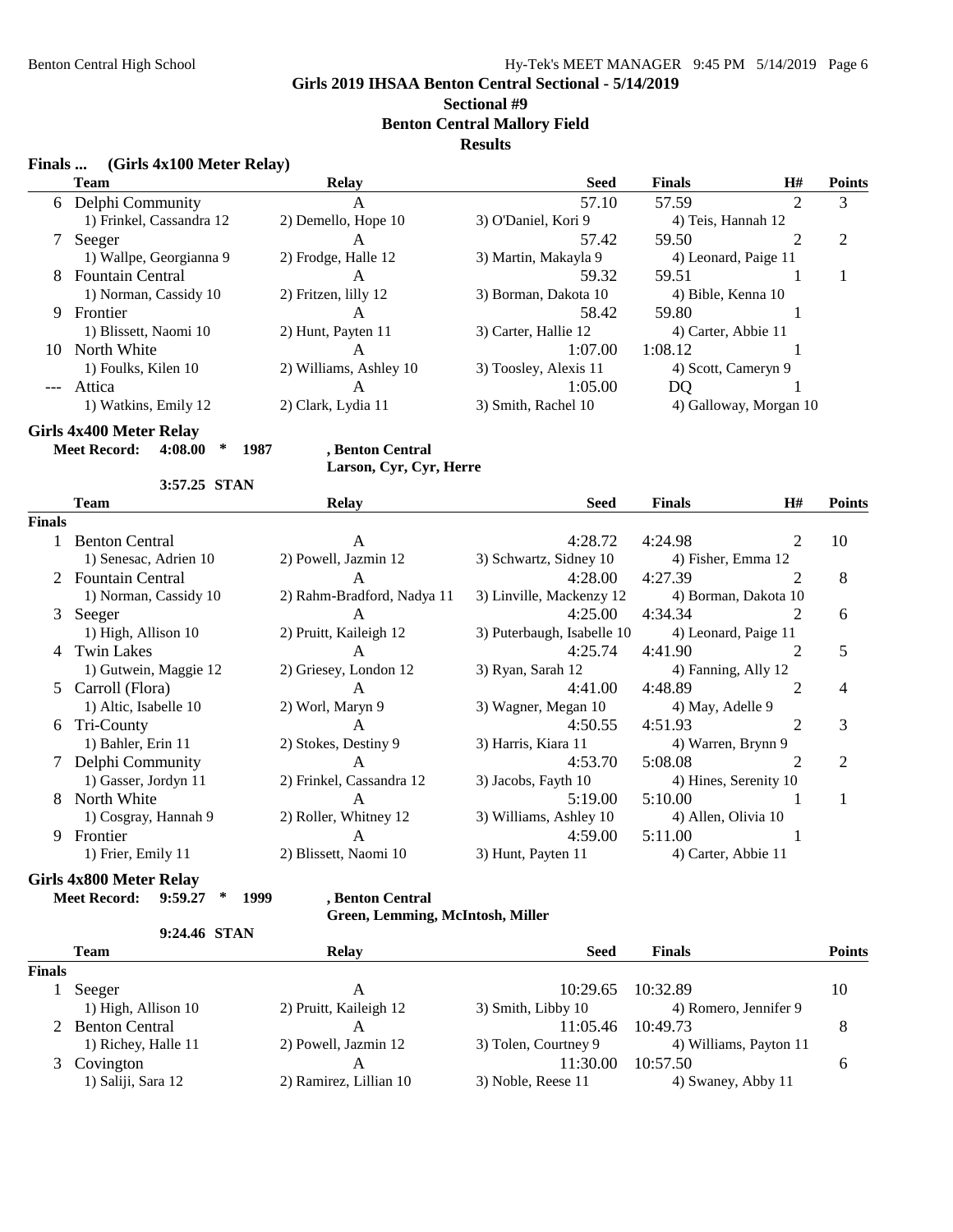## **Sectional #9**

**Benton Central Mallory Field**

#### **Results**

| (Girls 4x800 Meter Relay) | Finals |  |  |  |  |  |
|---------------------------|--------|--|--|--|--|--|
|---------------------------|--------|--|--|--|--|--|

| <b>FINAIS</b> | (GIFIS 4X800 Meter Relay)                          |                             |                      |                         |                |                |
|---------------|----------------------------------------------------|-----------------------------|----------------------|-------------------------|----------------|----------------|
|               | <b>Team</b>                                        | <b>Relay</b>                | <b>Seed</b>          | <b>Finals</b>           |                | <b>Points</b>  |
| 4             | <b>Twin Lakes</b>                                  | $\mathbf{A}$                | 11:50.38             | 11:23.26                |                | 5              |
|               | 1) Scott, Maddie 11                                | 2) Howard, Kaylan 11        | 3) Jansen, Kira 9    | 4) Lilly, Tess 10       |                |                |
| 5             | Carroll (Flora)                                    | $\mathsf{A}$                | 11:31.63             | 11:37.27                |                | 4              |
|               | 1) Altic, Isabelle 10                              | 2) Goodrich, Chloe 10       | 3) Ashby, Megan 9    | 4) Watkins, Carly 11    |                |                |
| 6             | North White                                        | A                           | 12:07.00             | 11:51.25                |                | 3              |
|               | 1) Cosgray, Hannah 9                               | 2) Grajales Rosas, Maria 11 | 3) Allen, Olivia 10  | 4) Amador, Guadalupe 10 |                |                |
|               | Fountain Central                                   | A                           | 11:49.00             | 12:03.21                |                | 2              |
|               | 1) Hurt, Katie 11                                  | 2) Rahm-Bradford, Nadya 11  | 3) Oswalt, Reagan 11 | 4) Sims, Courtney 9     |                |                |
|               | <b>Girls High Jump</b>                             |                             |                      |                         |                |                |
|               | <b>Meet Record:</b><br>$5-06.25$<br>$\ast$<br>1981 | Killion, Lafayette Jeff     |                      |                         |                |                |
|               | 5-04.50 STAN                                       |                             |                      |                         |                |                |
|               | <b>Name</b>                                        | Yr School                   | <b>Seed</b>          | <b>Finals</b>           | H#             | <b>Points</b>  |
| <b>Finals</b> |                                                    |                             |                      |                         |                |                |
| 1             | Senesac, Tressa                                    | 9 Benton Central            | 4-11.00              | 4-10.00                 | 4              | 10             |
|               | Gray, Oneta                                        | 11 Benton Central           | 4-06.00              | 4-08.00                 | 3              | 8              |
| 3             | Worl, Maryn                                        | Carroll (Flora)<br>9.       | 4-10.00              | $4 - 06.00$             | 4              | 5.50           |
| 3             | Pruitt, Kaileigh                                   | 12 Seeger                   | $4 - 10.00$          | 4-06.00                 | 4              | 5.50           |
| 5             | Walder, Sarah                                      | Tri-County<br>11            | 4-08.00              | J4-06.00                | 3              | 4              |
| 6             | Saliji, Sara                                       | Covington<br>12             | $4 - 10.00$          | J4-06.00                | 4              | 3              |
|               | Roman, Ariana                                      | 9 Delphi Community          | 4-06.00              | J4-06.00                | 3              | $\overline{2}$ |
| 8             | Rasmussen, Korrigan                                | 10 Attica                   | 4-03.00              | 4-04.00                 | $\mathbf{1}$   | $\mathbf{1}$   |
| 9             | LaPierda, Emma                                     | <b>Twin Lakes</b>           | 4-04.00              | 4-02.00                 | $\sqrt{2}$     |                |
| 9             | Riese, Vanessa                                     | <b>Twin Lakes</b><br>9      | 4-04.00              | 4-02.00                 | $\overline{2}$ |                |
| 11            | Martin, Makayla                                    | Seeger<br>9.                | 4-04.00              | 4-00.00                 | $\overline{4}$ |                |
| 11            | Jacobs, Madisyn                                    | 12 Delphi Community         | 4-04.00              | 4-00.00                 | $\mathbf{1}$   |                |
| 11            | Noble, Reese                                       | 11 Covington                | 4-06.00              | 4-00.00                 | $\mathfrak{Z}$ |                |
| 11            | Pugh, Hannah                                       | 12 North Vermillion         | 4-04.00              | 4-00.00                 | $\overline{c}$ |                |
| $---$         | Galloway, Morgan                                   | 10 Attica                   | 3-08.00              | DQ                      | $\mathbf 1$    |                |
|               | <b>Girls Pole Vault</b>                            |                             |                      |                         |                |                |

- **Meet Record: 9-09 \* 2009 Jenna Fork, Twin Lakes**
- **11-02.00 STAN Name Yr School Seed Finals Points Finals** 1 Bahler, Erin 11 Tri-County 7-06.00 8-00.00 10 2 Cochran, Bella 9 Tri-County 6-06.00 7-06.00 8 3 Deno, Lilly 9 Benton Central 7-00.00 6-06.00 6<br>4 Hines, Serenity 10 Delphi Community 6-06.00 16-06.00 5 10 Delphi Community 6-06.00 J6-06.00 5 5 McNulty, Zoe 11 Twin Lakes 6-00.00 6-00.00 4 6 Gasser, Jordyn 11 Delphi Community 7-00.00 J6-00.00 3 7 Wiseman, Bailey 9 Twin Lakes 6-00.00 5-06.00 2
- **Girls Long Jump**

**Meet Record: 18-09 \* 1993 Kierstin Doyle, Benton Central**

**17-08.25 STAN Name Yr School Seed Finals H# Points Finals** 1 Fisher, Emma 12 Benton Central 16-01.00 16-06.25 1 10 2 Gray, Oneta 11 Benton Central 16-00.00 15-03.25 1 8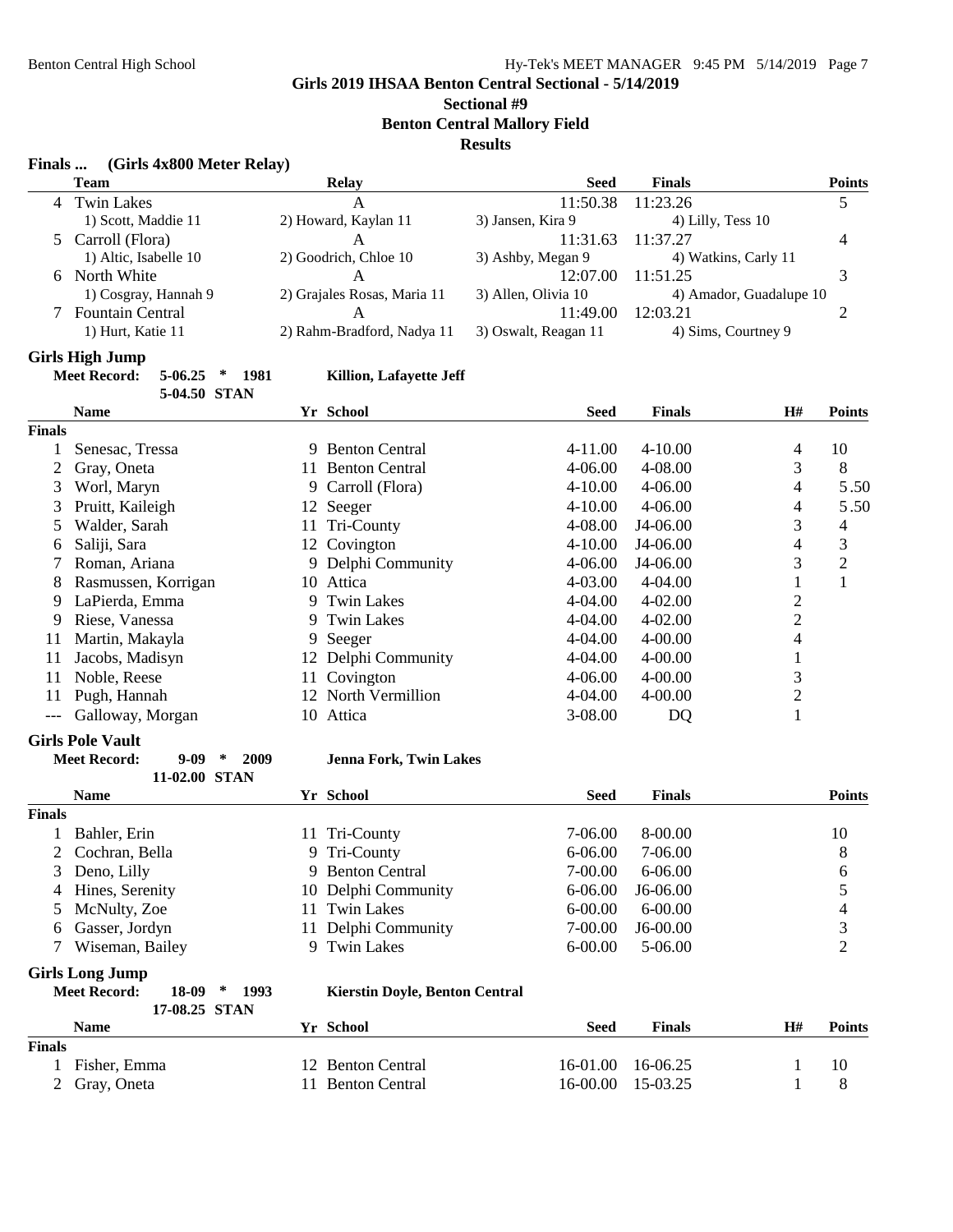**Sectional #9 Benton Central Mallory Field**

**Results**

#### **Finals ... (Girls Long Jump)**

|    | <b>Name</b>          |     | Yr School           | <b>Seed</b> | <b>Finals</b> | H#             | <b>Points</b> |
|----|----------------------|-----|---------------------|-------------|---------------|----------------|---------------|
| 3  | Demello, Hope        |     | 10 Delphi Community | 15-02.00    | 14-09.50      |                | 6             |
| 4  | Rose, Sara           |     | 12 North White      | 14-00.00    | 14-04.00      | $\overline{c}$ | 5             |
|    | Roberts, Kyrstin     |     | 11 Twin Lakes       | 14-01.00    | 14-01.25      | $\overline{2}$ | 4             |
| 6  | Linville, Mackenzy   |     | 12 Fountain Central | 15-00.00    | 14-00.75      |                | 3             |
|    | Miller, Sarah        |     | 9 Tri-County        | 13-06.75    | 13-08.75      | $\overline{c}$ | 2             |
| 8  | Puterbaugh, Isabelle |     | 10 Seeger           | 14-01.50    | 13-08.00      | 2              |               |
| 9  | Crowther, Courtney   |     | 9 Twin Lakes        | 13-03.00    | 13-04.25      | 2              |               |
| 10 | Warren, Brynn        |     | 9 Tri-County        | 12-08.50    | 12-09.50      | 3              |               |
| 11 | Davis, Megan         |     | 9 North Vermillion  | 13-10.00    | 12-09.25      | 2              |               |
| 12 | O'Daniel, Kori       |     | 9 Delphi Community  | 14-01.00    | 12-07.50      | $\overline{2}$ |               |
| 12 | Overholser, Alyssa   |     | 12 Carroll (Flora)  | 14-08.00    | 12-07.50      |                |               |
| 14 | Clark, Lydia         | 11- | Attica              | 13-02.00    | 12-07.00      | ာ              |               |
| 15 | Kuns, Allison        |     | 9 Carroll (Flora)   | 13-09.75    | 12-01.25      |                |               |
| 16 | Williams, Ashley     | 10. | North White         | 12-04.50    | 11-06.00      | 3              |               |
| 17 | Richardson, Kenzie   |     | 10 Covington        | 12-10.00    | 11-02.00      | 3              |               |
| 18 | Carter, Hallie       |     | 12 Frontier         | 12-07.00    | 10-08.00      | 3              |               |

# **Girls Shot Put**

| Record: | 41-02         | 1990 |
|---------|---------------|------|
|         | 40-08.50 STAN |      |

#### $W$ illiamson, Pioneer

| .                  |                                                               |                         |                                                                                                                                                                   |               |                            |                |
|--------------------|---------------------------------------------------------------|-------------------------|-------------------------------------------------------------------------------------------------------------------------------------------------------------------|---------------|----------------------------|----------------|
| <b>Name</b>        |                                                               |                         | <b>Seed</b>                                                                                                                                                       | <b>Finals</b> | H#                         | <b>Points</b>  |
|                    |                                                               |                         |                                                                                                                                                                   |               |                            |                |
| Musser, Maddie     |                                                               | Tri-County              | 30-10.50                                                                                                                                                          | 31-03.50      | 2                          | 10             |
| Ellis, Hannah      | 11.                                                           | North Vermillion        | 30-01.00                                                                                                                                                          | 30-08.00      | $\overline{c}$             | 8              |
| Seward, Marlena    |                                                               | Carroll (Flora)         | 30-04.75                                                                                                                                                          | 30-01.50      | $\overline{c}$             | 6              |
| McCormick, Jenna   |                                                               |                         | 27-09.00                                                                                                                                                          | 29-07.50      | $\overline{c}$             | 5              |
| Atkinson, Faith    | 11                                                            | <b>Benton Central</b>   | 28-01.00                                                                                                                                                          | 29-06.50      | $\overline{c}$             | 4              |
| Cooksey, MacKinley |                                                               | Seeger                  | 26-05.00                                                                                                                                                          | 29-00.00      |                            | 3              |
| Smith, Rachel      |                                                               |                         | 28-11.00                                                                                                                                                          | 28-11.00      | $\overline{c}$             | $\mathfrak{2}$ |
| Newcom, Olivia     | 9                                                             | Frontier                | 28-08.00                                                                                                                                                          | 28-08.00      | 2                          | $\mathbf{1}$   |
| Musser, Carlee     | 9                                                             | <b>Benton Central</b>   | 29-01.25                                                                                                                                                          | 28-00.50      | $\overline{c}$             |                |
| Knosp, Kendal      |                                                               | Seeger                  | 29-07.00                                                                                                                                                          | 27-01.00      | $\overline{2}$             |                |
| Swenson, Halle     | 11.                                                           | <b>Fountain Central</b> | 28-02.00                                                                                                                                                          | 26-04.00      | $\overline{2}$             |                |
| Trapp, Cayden      |                                                               | Carroll (Flora)         | 28-03.50                                                                                                                                                          | 26-02.50      | 2                          |                |
| Foxworthy, Gracie  |                                                               | Fountain Central        | 26-03.00                                                                                                                                                          | 26-02.50      |                            |                |
| Thompson, Ayanna   | 11                                                            | <b>Twin Lakes</b>       | 26-08.00                                                                                                                                                          | 25-05.75      |                            |                |
| Cook, Kelsey       |                                                               | <b>Twin Lakes</b>       | 24-02.25                                                                                                                                                          | DQ            |                            |                |
| Schneider, Leah    | 9                                                             | Tri-County              | 24-06.50                                                                                                                                                          | DQ            |                            |                |
| Watkins, Emily     |                                                               | Attica                  | 18-09.00                                                                                                                                                          |               |                            |                |
|                    |                                                               | Delphi Community        | 26-01.00                                                                                                                                                          |               |                            |                |
|                    | 9.                                                            |                         | 23-11.00                                                                                                                                                          |               |                            |                |
|                    |                                                               |                         | 26-02.00                                                                                                                                                          |               |                            |                |
| Richardson, Kenzie | 10                                                            |                         | 25-05.00                                                                                                                                                          |               |                            |                |
| Lewis, Elesia      |                                                               |                         | 21-04.00                                                                                                                                                          | DQ            |                            |                |
|                    | Finals<br>Hensley, Lydia<br>Krepton, Sierra<br>Gasser, Jordyn |                         | Yr School<br>10<br>12<br>10 Frontier<br>11<br>10 Attica<br>10<br>10<br>10<br>10<br>12<br>11<br>Covington<br>Delphi Community<br>11<br>Covington<br>10 North White |               | DQ<br>DQ<br>DQ<br>DQ<br>DQ |                |